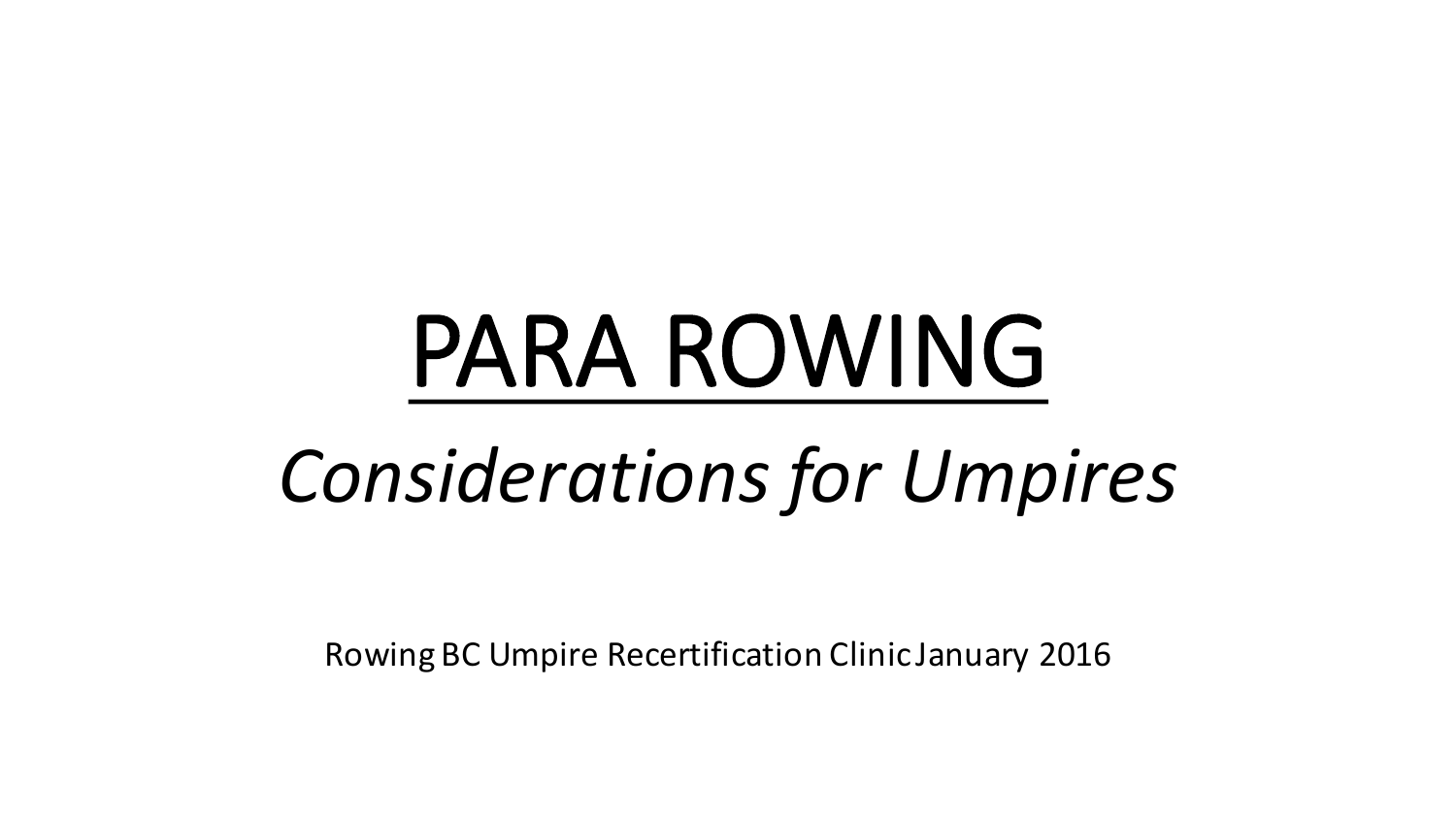# CLASSIFICATIONS

- **3 FISA Classifications**
- AS (arms and shoulders)

Little or no trunk function, fixed seat with back rest, special boat  $+$ pontoons

• TA (trunk and arms)

Significantly reduced leg function, fixed seat no back rest, special boat, no pontoons

• LTA (legs, trunk and arms)

Minimal disability, may include rowers with visual impairment, slide seat, regular rowing shell  $=$  4+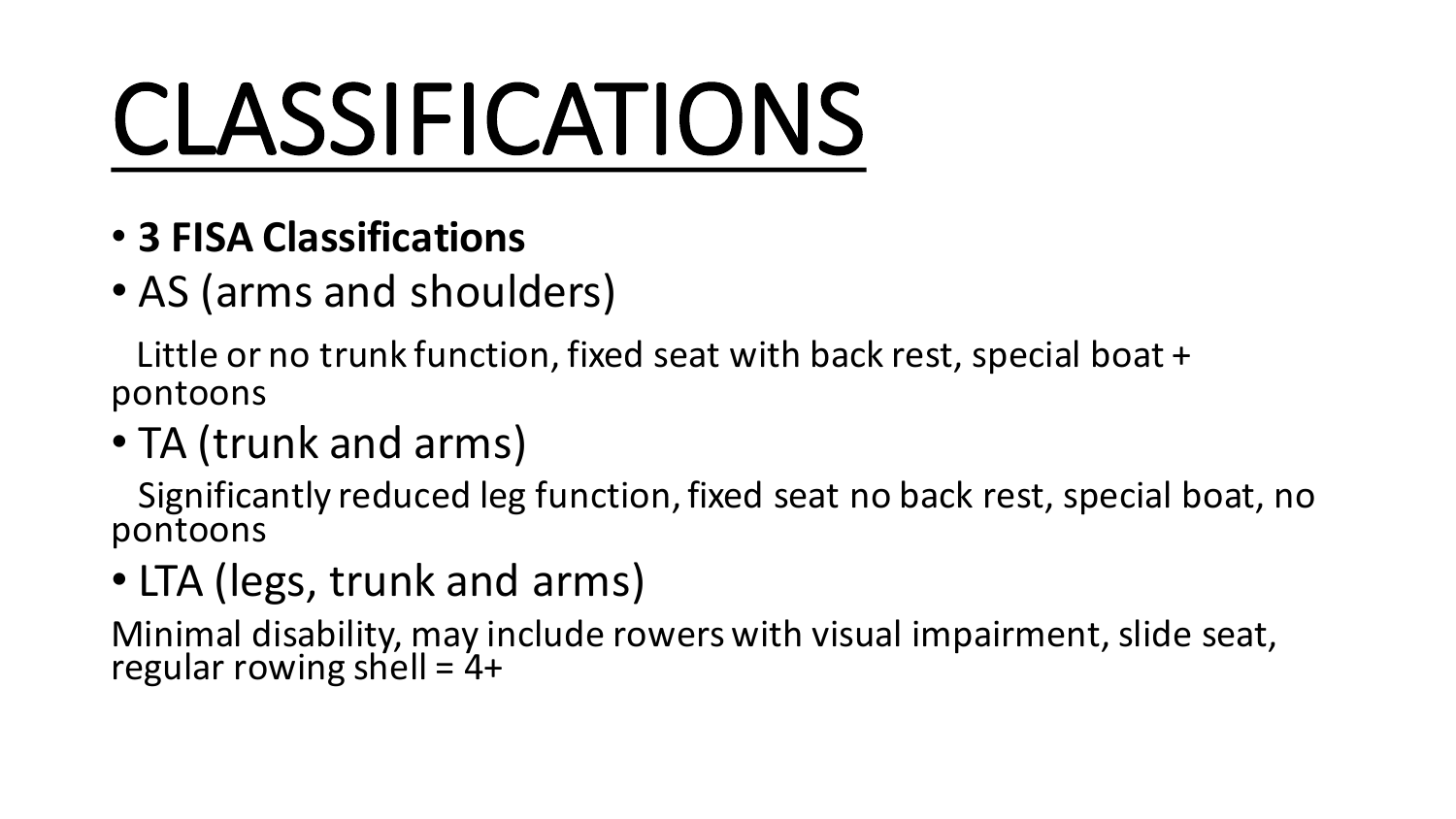

## **ASM 1X**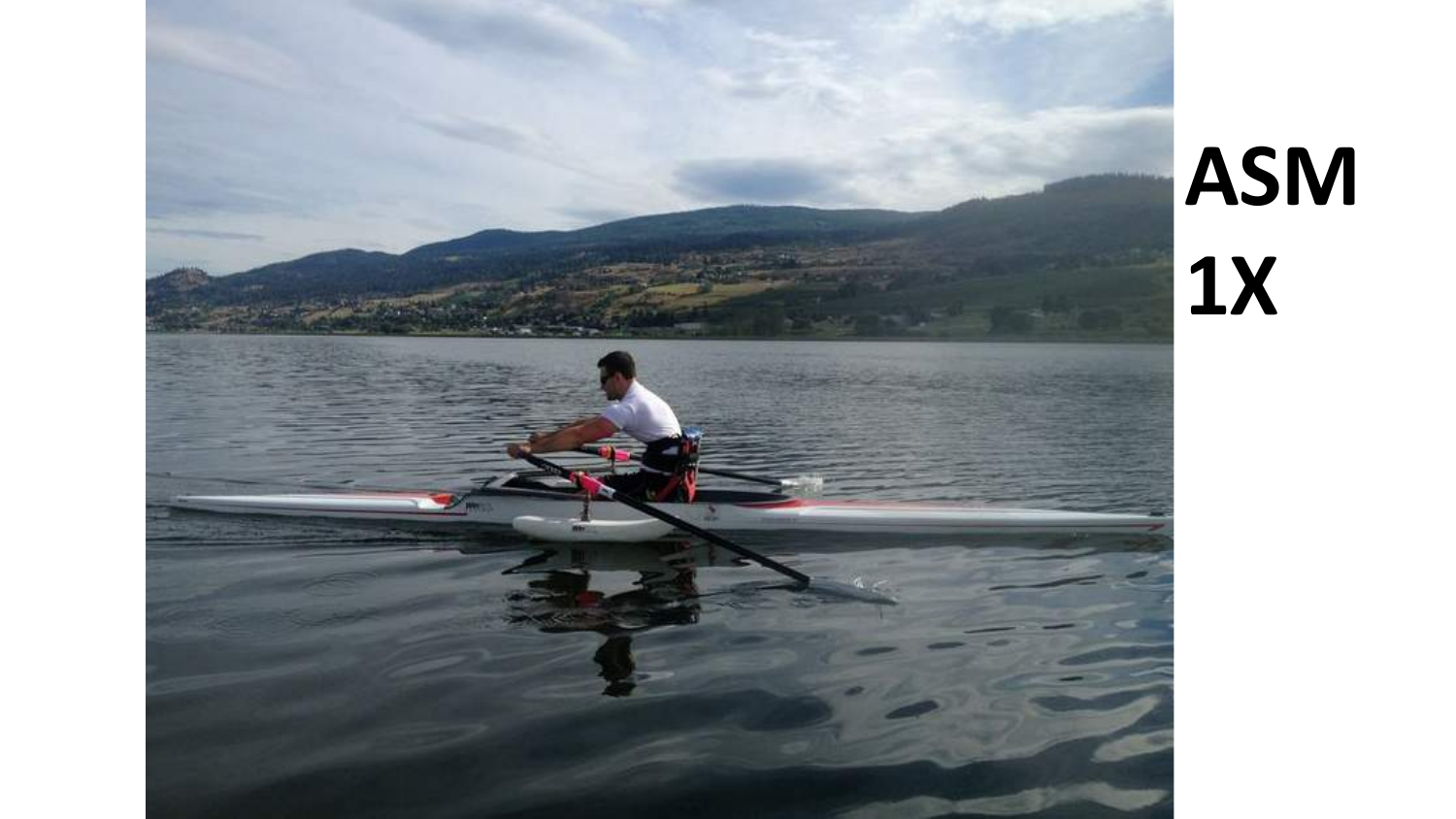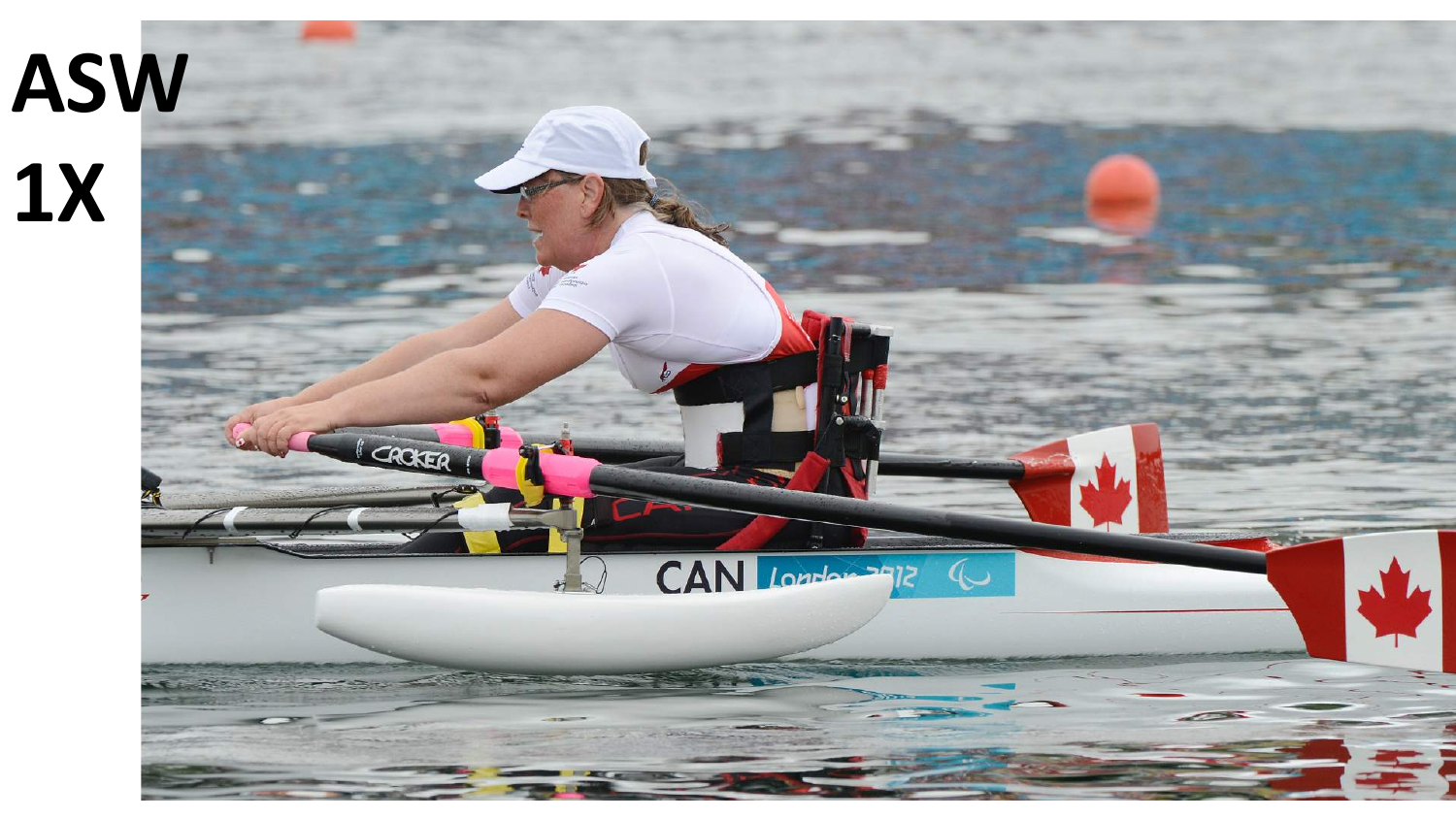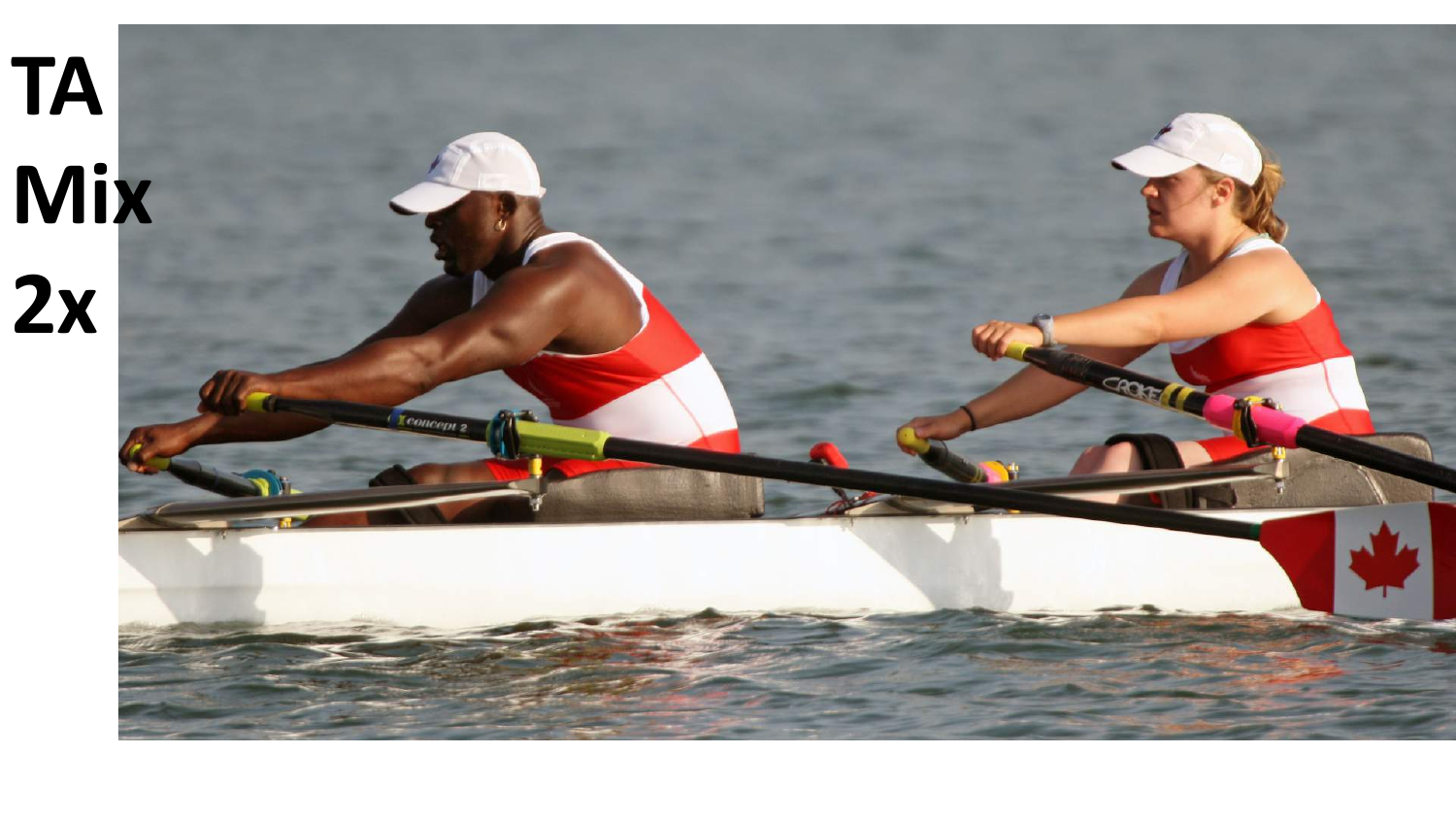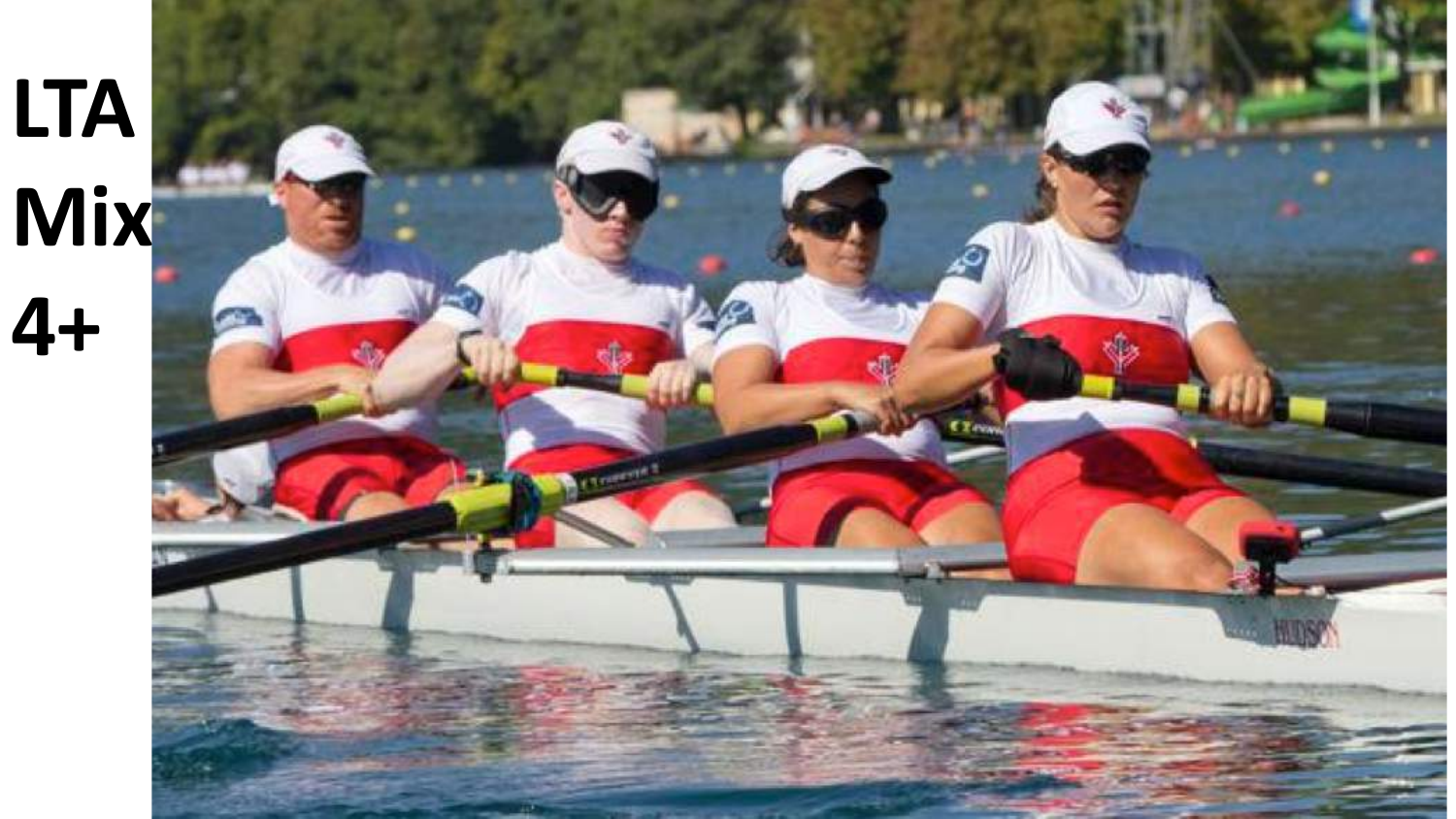#### APPENDIX 13 – Event Regulations and/or Departures from the FISA Rules of Racing **FISAW** Para-Rowing Competition Regulations 2013

- *5. Strapping*
	- *5.1. TAMix2x Strapping Requirements rowers shall be secured with a strap to prevent flexion and extension of the knee(s) during rowing. The strap must be secured under the seat or rails and over the thighs, as close to the knees as possible.*
	- *5.2. AS1x Strapping Requirements rowers shall use a strap that must be secured to the seat back and around the torso just covering the xiphoid process (bone at the bottom of the sternum). The rower's lumbar region must remain in contact with the seat when the rower reaches forward when rowing, during training, warm up, cool down and racing. The purpose of the strapping is to prevent movement of the lumbar region away from the seat and it must be tight enough to do so. The design and placement of the seat and all straps must allow the lumbar region to be visible from the side during rowing. The straps must be attached to the seat on both sides. The point at which the strap is attached to the seat should be no lower than the top edge of the supportive portion of the strap at the front of the torso. Straps will be assessed with the rower in a static position with the spine straightened by bearing the weight of the upper body through the arms while the buttocks and back remain in contact with the seat. The rower's movement will be observed and assessed during rowing (training and racing) by members of the Para-Rowing Commission and FISA International Classifiers. The supportive portion of the back rest of the seat must not be lower than the level of the attachment points of the front strap. The back of the seat may be covered with a soft material to prevent injuries, but the covering mate rial must not be thicker than 2 cm. If a bracket is attached to the strap it must not rotate at the attachment point.*
		- *5.2.1. Additionally, the AS1x rower shall be secured with a strap to prevent flexion and extension of the knee(s) during rowing. The strap must be secured under the seat or rails and over the thighs, as close to the knees as possible.*
- *6. General Strapping Requirements*
	- *6.1. All straps must be a minimum width of 50 mm, be of non- elastic material, be without mechanical buckles and must be able to be released immediately by the rower with a single quick hand action of pulling on the free end of the strap.*

#### APPENDIX 13 – Event Regulations and/or Departures from the FISA Rules of Racing FISAW Para-Rowing Competition Regulations 2013

- *6.2. The colour of the all straps must be a contrasting colour from the rowers' racing uniform so that they can be clearly seen.*
- *6.3. All straps for each rower must be released in the same manner and direction.*
- *6.4. Any hand strapping must be able to be released immediately by quick mouth action.*
- *6.5. Additional strapping may be used by any rower provided the requirements of these Regulations are met.*
- *6.6. To avoid accidents arising from capsizing, all boats shall be equipped with stretchers or shoes that allow the rowers to get clear of the boat without using their hands and with the least possible delay.*
- *6.7 It is solely the responsibility of the rower to ensure that all strapping is compliant with these Regulations.*
- *6.8 Penalty for non-compliance The penalty for having raced with noncompliant strapping and/or in the case of a AS 1x rower if the lumbar region of the rower does not stay in contact with the seat when reaching forward, shall be that the crew is relegated to last place in the particular race. If two or more crews in the same race have a non-compliant strap or movement, they shall all be relegated and they shall be ranked in the descending order of their finish. If the crew races again with a noncompliant strap or movement in a later round of the same event, then the penalty shall be the exclusion of the crew.*
- *7. Eyewear for Visually Impaired Rowers*
	- *7.1. Rowers classified as visually impaired must wear FISA or IBSA approved eyewear at all times when on the water during training, warm up, cool down, and competition from the opening day of the course until completion of the final race of their competition. Such eyewear shall completely block all light. All eyewear must be checked to ensure a secure fit and complete light occlusion by an IBSA doctor during classification or by a FISA International Classifier if an IBSA doctor is not present. (Samples of eyewear can be found on www.worldrowing.com.)*

#### *Regulation 9 – Boat Weights (Rule 41)*

*In addition to the requirements of Rule 34, the minimum weights for Para-Rowing boats shall include pontoons where used. The weight of the AS1x and TA2x boats* 

**STRAPPING**

D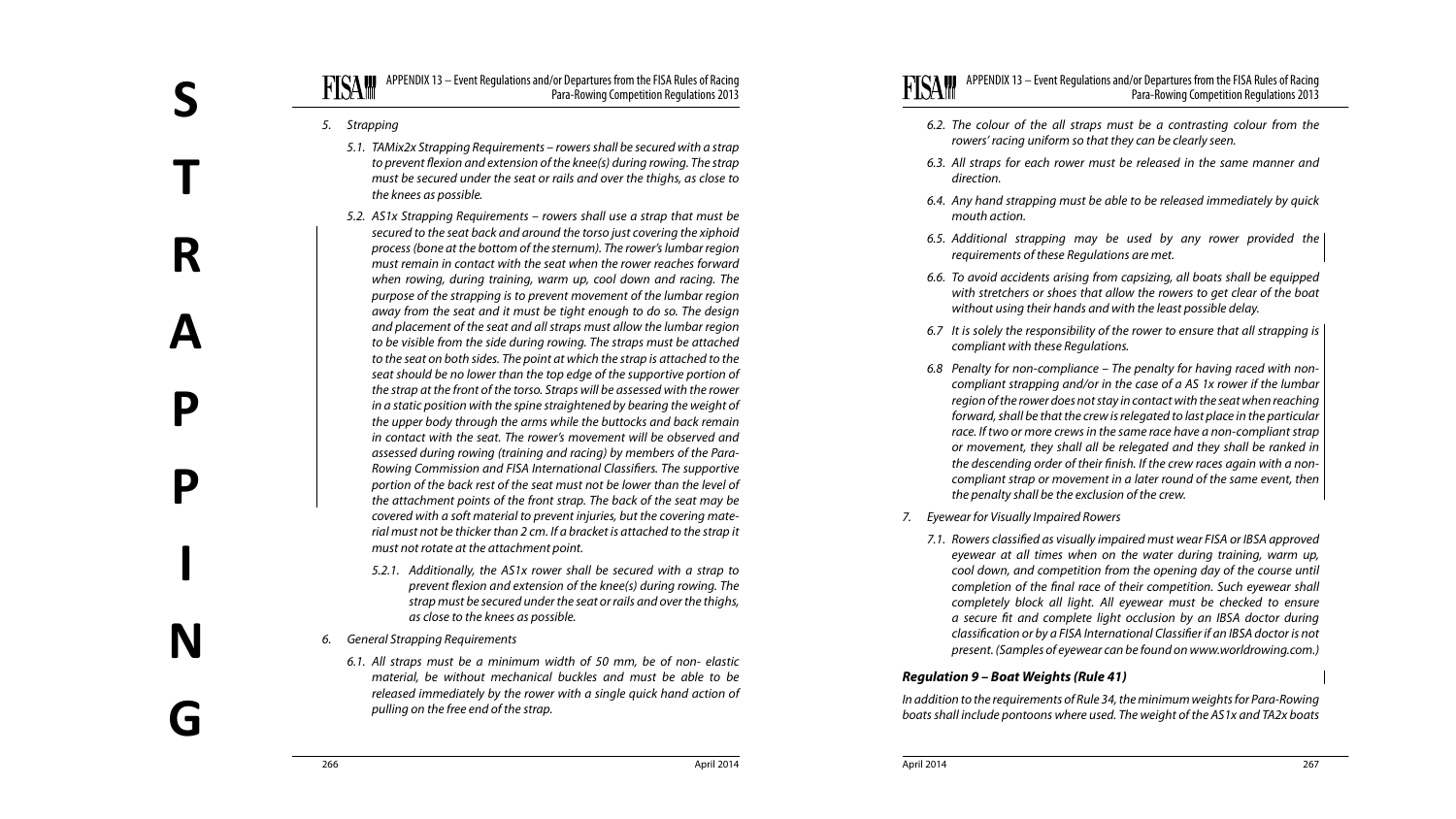# KEY POINTS

- 1. All straps to open in same direction
- 2. Only two classes use straps TA and AS
- 3. Both TA and AS have knee strap
- 4. AS has chest strap (and often waist strap)
- 5. Prefer straps to contrast with clothing
- 6.AS uses pontoons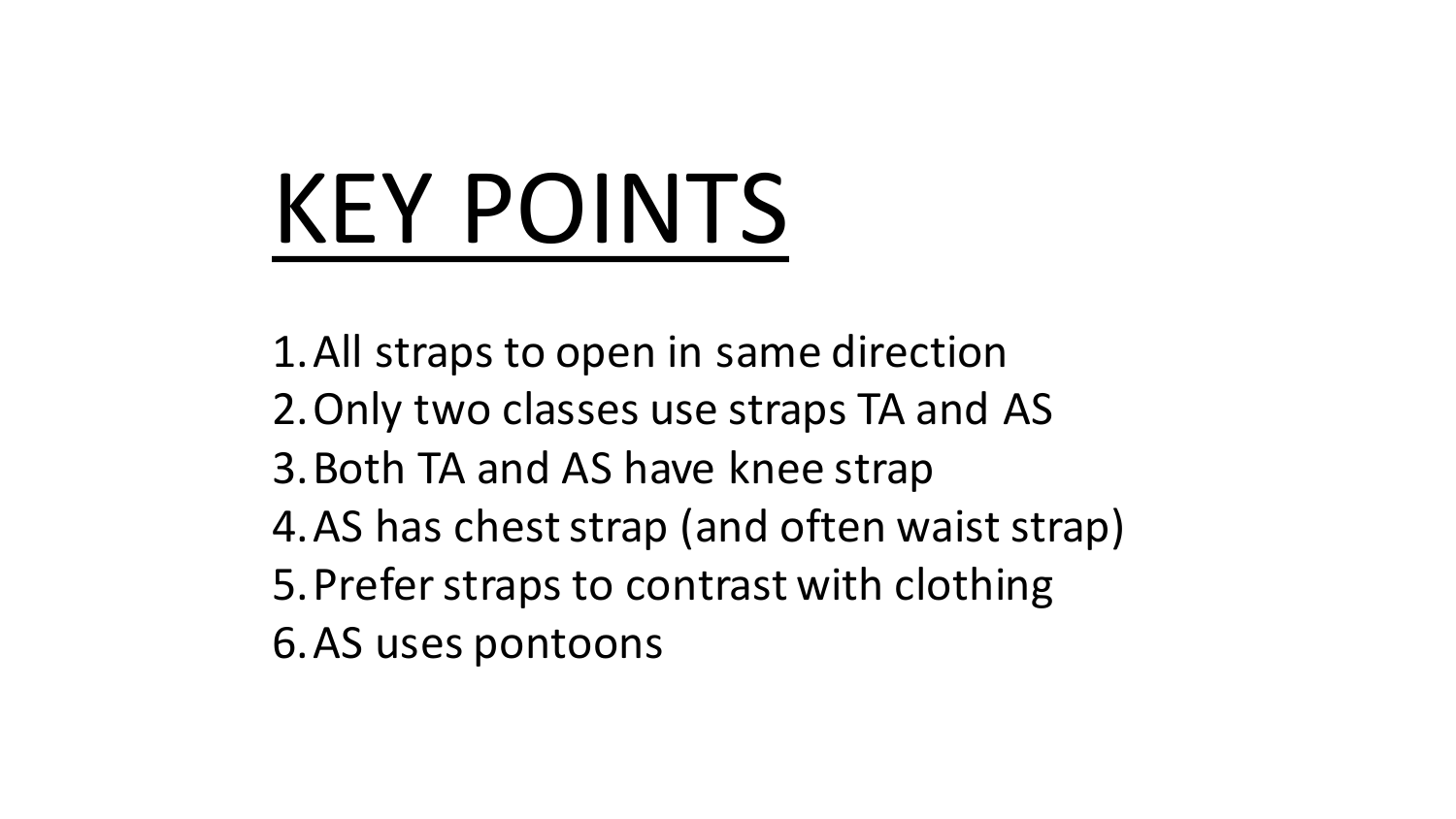## **PROTOCOLS**

### EVENT PREPARATION

- Has LOC informed Head Umpire of any para rowers
- Very useful to know of classifications
- Mixed classes?
- Placement of Event in Race Draw
- Inclusion in Masters events
- Head Race hand-off

### ON THE DOCK

- Don't offer assistance unless there seems to be a problem that you recognize
- Realize it may take a little extra time for an AS athlete to get set
- Treat all athletes the same, both AB and those with disabilities
- Please don't tell a disabled athlete they are an 'inspiration', they just want to row fast